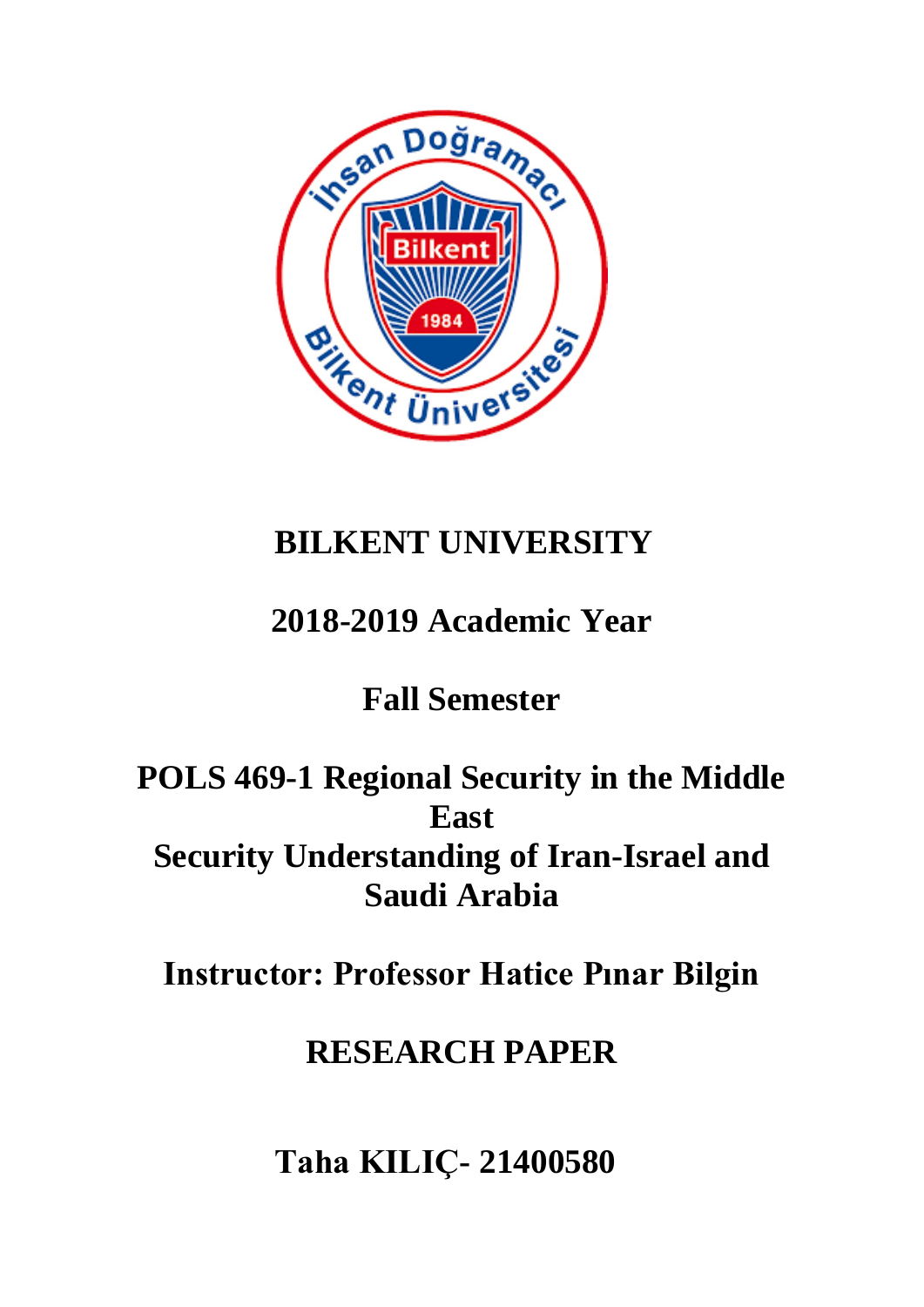Security understanding of Saudi Arabia has taken different shapes. Security is the stability of regime. Security means for Saudis that regime's stability in region without being affected ideologies which may harm the kingdom. In order to provide its security, creating peaceful environment for its citizens and not allow people of Kingdom to question to authority is what kingdom does. These ideologies are blocked to enter into territories. These are mainly Arabism and Shi'ism. However, without cooperation with Western allies such as USA and Britain, it is so hard to do for Saudis. In order to provide it, Saudi Arabia tries to keep its relationship in a good level with these powerful actors.

All neighbours of Saudi Arabia were under control of Great Britain until they had become independence from Great Britain. Saudi Arabia and Great Britain were in good relationship as they are now. Therefore, it can be said that Saudi Arabia did not fell any threat from its neighbours. Saudi Arabia almost have been in good relationships with most powerful world actors. USA is now in the mission of protector of Saudi Arabia. <sup>1</sup>As Tammy states that USA is proving, training and equipping Saudi armed forces. Saudi Arabia desire to keep these relationships good as long as they can. Such helps from USA rely on oil. Saudi Arabia's huge amount of oil reserves is desired by those powerful actors after usage of oil was increased. As Korany says that USA is more interested in oil than security and stability of regime. Therefore, attitudes towards these huge oil importer states are different than others. <sup>3</sup>Also Korany claims that particularly in times of regional conflict involving Arabs and Israelis, supplies of oil to industrial countries is important. Continuity of oil production is so significant in that sense. These producers should be protected and secured for the interest of these powerful actors. Shortly it can be said that Saudi Arabia did not feel threat in its border from any neighbours thanks to its desired huge amount of oil. Threats arise from ideological ways for Saudi Arabia. Especially Arabism and potential separation of Shi'ism in the region is

- 1. Although the USA is the only superpower capable of providing an ultimate security guarantee to the Kingdom through training and equipping the Saudi armed forces, there has always been a Saudi desire to establish and enhance ties with other global powers'.(Tamamy)
- 2. 'What the United States is primarily interested in is the huge reserves of oil in Saudi Arabia; its interest in the security of the country and the stability of the regime is derivative and secondary' (Korany)
- 3. 'In this case also, the linkage between systemic security concerns and those of the region have less to do with the security of individual Arab states than with the security of oil supplies to the industrial countries, particularly in times of regional conflict involving Arabs and Israelis'. (Korany)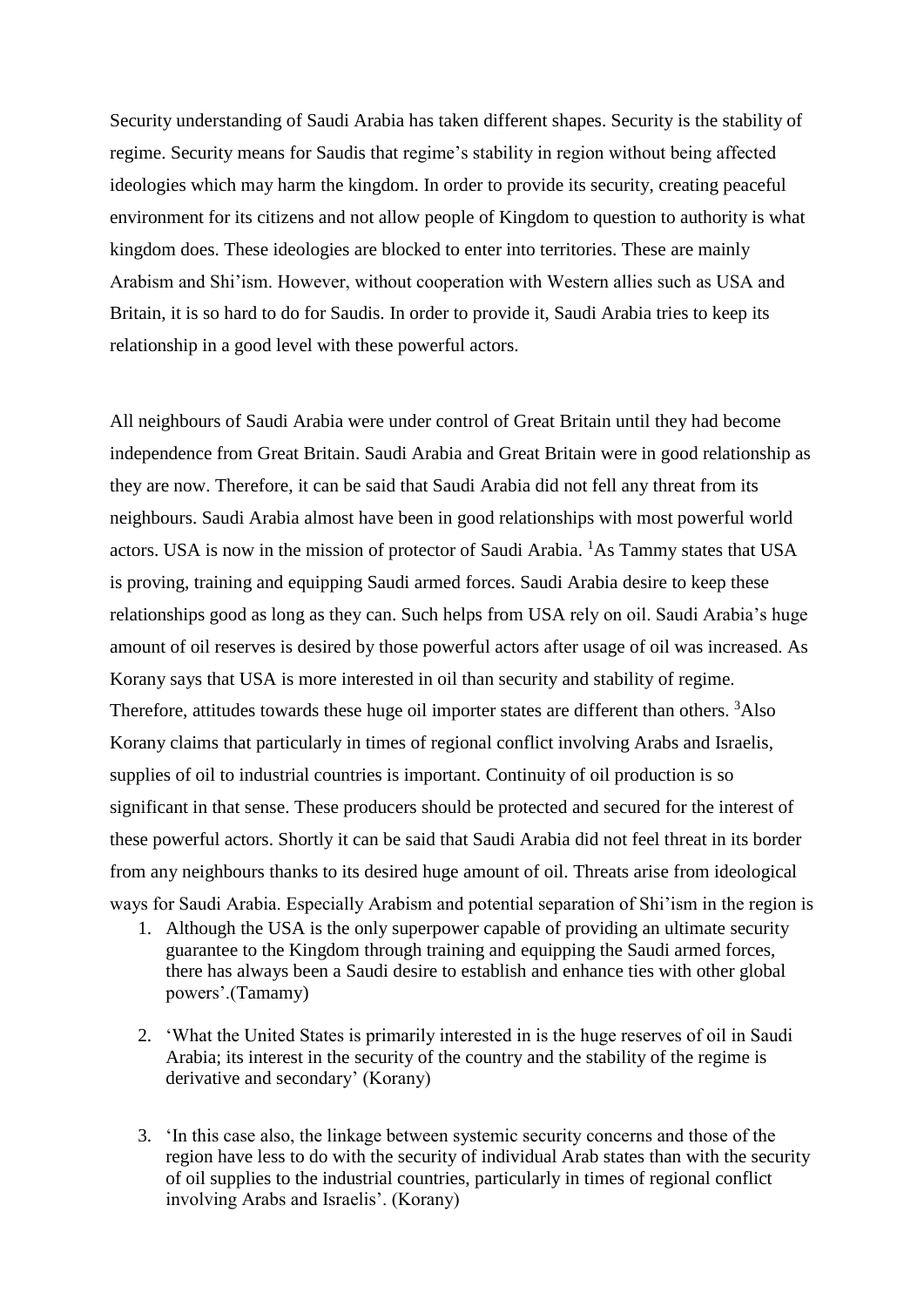considered as huge threat for their security. These two factors are caring potential threat to their throne. Gamal Abdel Nasser was using Arabism mostly through the National Arab Radio against Saudi Arabia's insensitive attitudes towards Arab's problem in the region. Saudi Arabia's legitimacy is based on a traditional monarchy in Pan-Islamist credentials. A collective movement or protest against kingdom may resulted in huge destruction which may end the family's ruling. However, as it is noticed that Saudi Arabia is a kingdom and kingdom is hard way to keep ruling. Saudi Arabia may not feel any threat from its border and to its security in military way but Saudi Arabia was certainly feeling threat in ideological way from the first day until now. A collective movement or protest against kingdom may resulted in huge destruction. Citizens of kingdom should live under good circumstances and not questioning the authority. <sup>4</sup>As Fawcett put it in world as Arab Cold War that is between 1958 and 1970. Rivalry between monarchies and republicans were felt. On one hand Arab socialist Egypt and on the other hand Saudi Arabia was source of conflict.

Egypt's position in providing teacher to region was also threat to Saudi Arabia. Those teachers may affect the both old and young generation. Questioning and demand to change something may take place in Saudi Arabia and kingdom absolutely does not want it.

Another security concern of Saudi Arabia is emerged by relationships with Iran. Relationship between two countries was not that much active until the 1960s because of sectarian factors. Iran was Shia and Saudi family was Sunni but such sectarian issue was felt mostly after Iranian Revolution. Also, Iran's recognition of Israel was another element which blocks the relationship. Israel was not welcomed by almost all Arab states and a country's recognition of Israel was not welcomed too. Therefore, there was angry towards to Iran. Iran criticized the way of Saudis ruling in both Shah's time and after revolution. Shah was giving advice to Saudi King Faisal for modernizing the country in mixed education, freedom of clothes and so on in his latter. Shah claimed that King Faisal cannot stay on his throne if king was keep

4-'The first occurrence of a region-based rivalry between monarchies and republicans is what Michael Kerr has depicted as the 'Arab Cold War' and which took place between 1958 and 1970, mainly opposing the Arab socialist Egypt, led by Gamal Abdel Nasser and Saudi Arabia, a traditional monarchy its legitimacy in Pan-Islamist credentials . The drivers of conflict, involving domestic and regional/transnational dimension alike, were actually engraved in the divide between secular Arab nationalism and Islam that were at once sources for legitimating domestic authority in various countries and projecting power in the region'(Fawcett).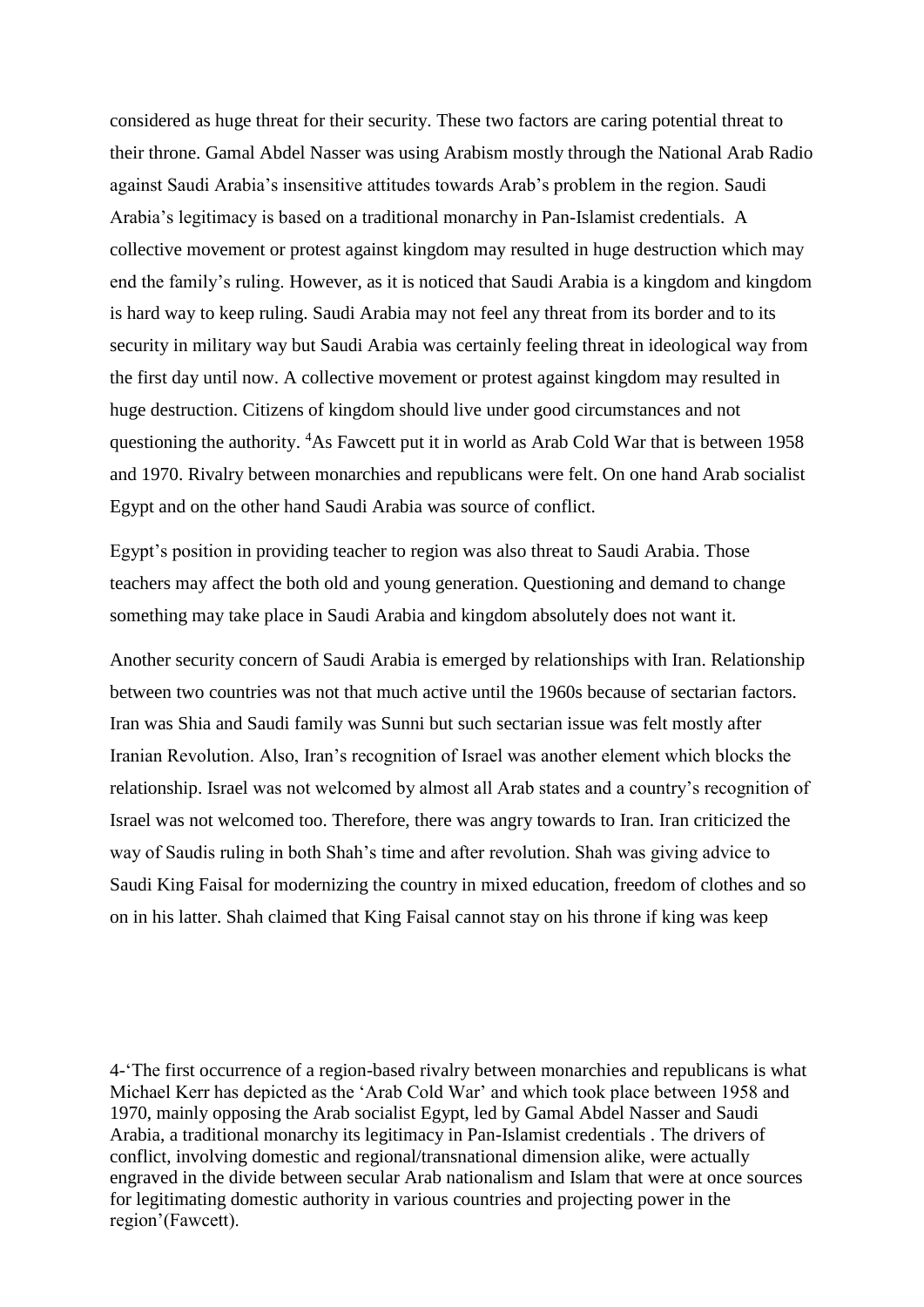ruling in that way. Such declaration to Saudi from Iran may wake the citizens of Saudi Arabia. People may demand these rights and it may turn out conflict if kingdom insist on ruling the same way. After revolution, criticism against Saudi Arabia was on the top. Also Saudi Arabia was afraid of separation of Shiism in the region. <sup>5</sup>As Blanchard claims that separation of Shi'ism in the region such as Iraq, Syria and Lebanon is not what Saudi Arabia. Again threat was alive for Saudi Arabia. Ruhollah Khomeini was directly targeting the legitimacy of Saudis<sup>. 6</sup>Korany is also supporting this argument. Iran revolution may pose a significant threat to ruling elites, especially in countries with a substantial Shi'i presence such as Lebanon, Iraq, Bahrain, Kuwait and Saudi Arabia. <sup>7</sup>With these perspective, Saudis do not really need that much military power to secure itself from Iran and also Israel. According to Saudis, security means more something ideologically.

Lastly, legitimacy and security is related to each other in case of Saudi Arabia. Kingdom should provide good life for its citizens to keep its ruling secure. In order to provide it, production of oil is key factor. Any unwanted situation in production of oil and income of it may start questioning of regime. <sup>8</sup>Korany is also in favour of this argument. He says that oil

5-'Saudi policies toward Iraq, Syria, and Lebanon continue to reflect the kingdom's overarching concerns about Iran and its ties to state and non-state actors in these countries. Statements by Saudi leaders suggest that they see Iran's policies as part of an expansionist, sectarian agenda aimed at empowering Shia Muslims in the Middle East at the expense of Sunnis. Iranian leaders attribute similarly sectarian motives to their Saudi counterparts and remain critical of Saudi cooperation with the United States.'(Blanchard)

6-'In practice, the overall impact of Iran's Islamic regime in the Arab world tended to be limited by its Iranian and Shi'i origins, as well as by its increasing external and domestic difficulties. However, it was still able to generate considerable responsiveness and to pose a significant threat to ruling elites, especially in countries with a substantial Shi'i presence (for example, Lebanon, Iraq, Bahrain, Kuwait and Saudi Arabia).'(Korany)

7-'Israel and Iran - it shares a common border with neither. Thus the kingdom had not previously been motivated by necessity to expand its armed forces'. (Korany)

8-'Thanks to the oil price boom of the 1970s, the legitimacy of the major oil exporting monarchies of the Gulf has become tied to their oil wealth and the largesse that these regimes have been able to dispense among politically important segments of their populations. The downturn in oil prices following the glut in the oil market in the second half of the 1980s, and the consequent shrinking of their financial capacities, could therefore have very adverse effects on the legitimacy of these regimes'.(Korany)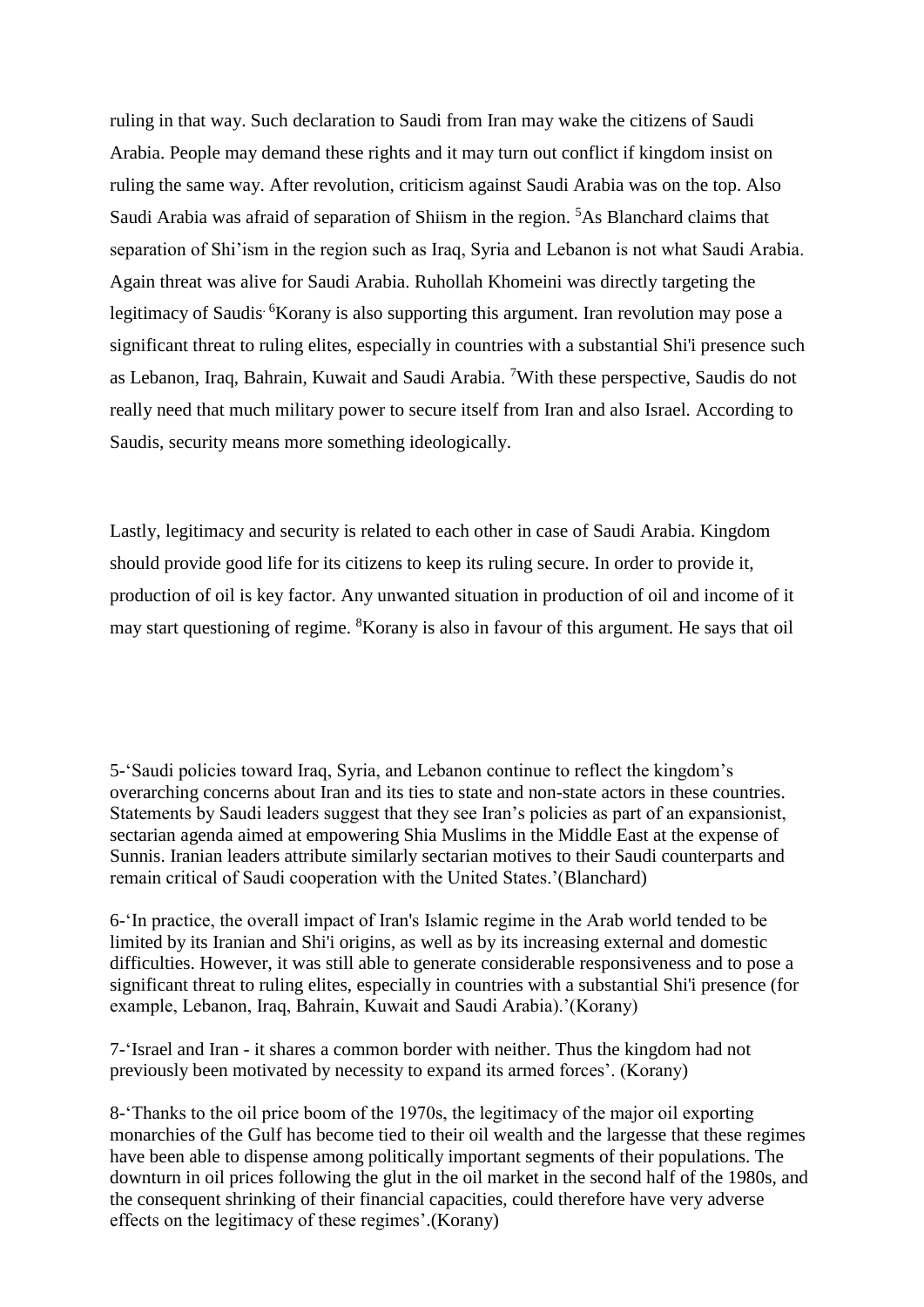price boom of the 1970s increased the power of regimes and glut in the oil market in the second half of the 1980s. In shortly, Saudi Arabia's security is based on its stability of oil. The fact that Saudi Arabia have huge amount of oil resources guarantee its security, which is provided by powerful actors and Saudi Arabia tries to keep oil price reasonable and stabilize oil production for its security. However, when usage of oil is decline or finished, what kind of things will keep Saudi Arabia secure is bringing question mark to mind.

Security understandings of Iran also vary time to time. Islamic revolution is turning point of Iran's both foreign relationships and security understanding in 20<sup>th</sup> century. Security means stability of regime for Iran in both before and after revolution. In the time Shah, modernizing and trying to provide good life for citizen is what Shah did. After revolution, rigid precautions and decision were taken to keep itself secure.

Before the revolution, Iran was having good relationship with west and tension with neighbours was not that much high when compared with the revolution's time. It was so good that western allies of Iran, who are blaming and placing embargo to Iran because of having nuclear energy, were helping to Iran to build nuclear system. <sup>9</sup>Bahgat also states it in his work. Cooperation with west about nuclear energy was high. It is good example to show variability of Iran's relationships which shapes its security understanding. Non-western allies of Iran was considering Iran as threat. Such scenario has changed after Islamic revolution. Relationships

9- 'In the following decade, Iran signed several agreements with the United States (1974) to buy eight reactors, with Germany (1974) to build a power reactor at Bushehr, and with France (1977) to build two reactors at Darkhovin. In addition, Iran purchased a ten percent share in a uranium enrichment plant built by a French company called Tricastin.5 In other words, Western governments and companies worked closely with the monarchy to build an ambitious nuclear program'(Bahgat)

10- 'External threat is often a powerful means of silencing internal strife, even of gaining some popular legitimacy'. (Korany).

11-'It was a game changer in 1945 in the early Cold War and again in 1979 when its earlier contract with the West was broken and Iran assumed a non-aligned stance. From being a guardian of Western interests, Iran became a pariah state.'(Fawcett)

12-'Unable to find a Western partner for its nuclear program, Iran turned to the Soviet Union and China. In 1990, Iran signed nuclear cooperation agreements with both Beijing and Moscow, and five years later, Russia agreed to a deal worth \$800 million to complete the first reactor at Bushehr'.(Bahdat)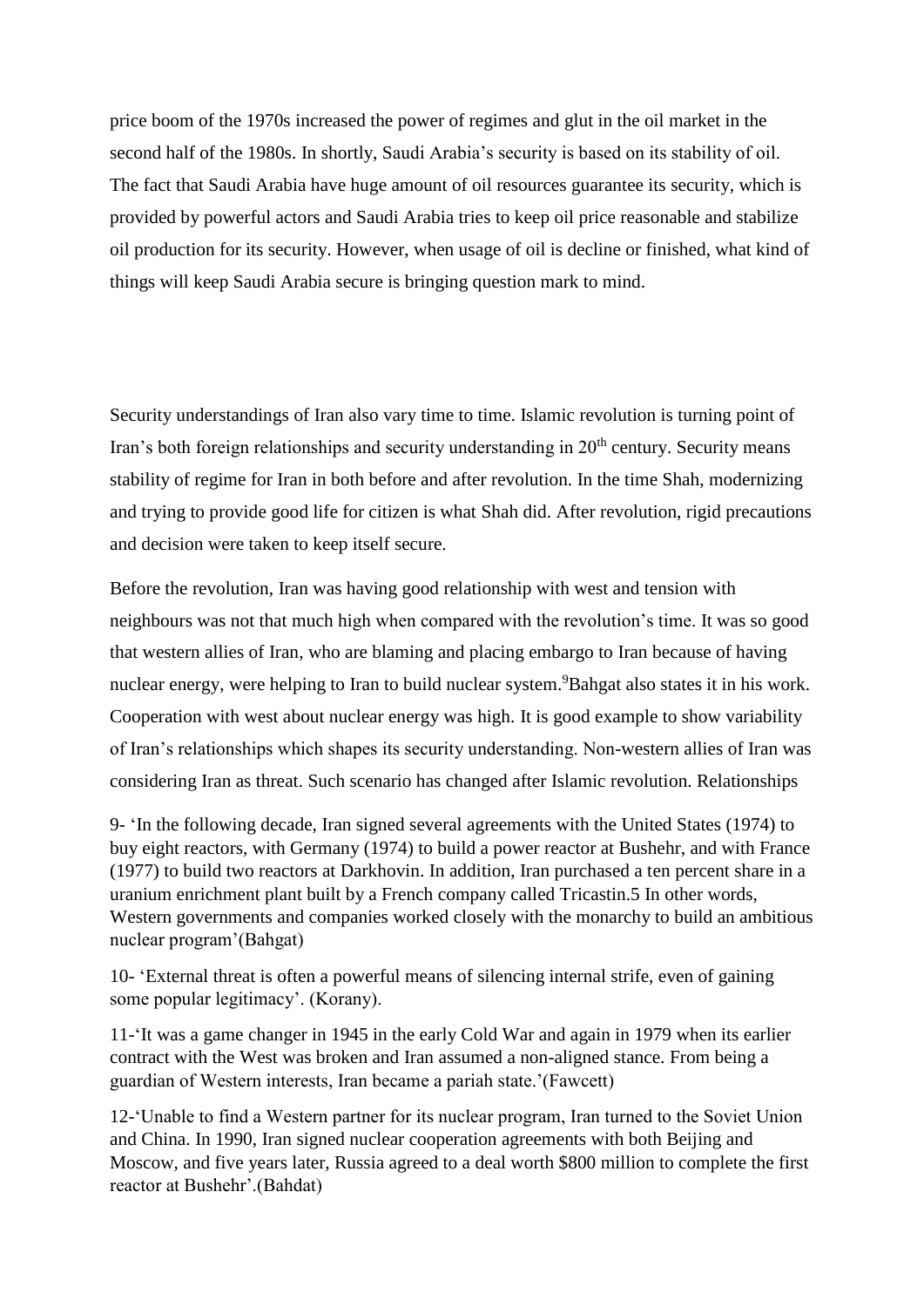between west and region's countries was completely different. Iran's expansionist Shia policy had worsen situations with its neighbourhood such as Iraq, Saudi Arabia, and Gulf states. . Iran was not only in bad relationships with Arab Sunni Muslim counties but also Israel and other western countries. Friend of western was considered as enemy by Iran and Israel, who was recognized friendly in Shah's time, is evil in the eyes of Iran now. Like Saudis, Iran should also provide security its regime which is under threat of ideological and physical. When unwanted situation is occurred, people of Iran knows well who to blame. Iran is a republic but it should not be missed that influence of Mullahs in politics is very high. Without permission of religious leader, it is so hard to do something politics. Therefore, regime should not let massive protest occur against its way of ruling. Satisfying to people is also important factor as it is for Saudis. Heavy penalties might be the way which they use usually to secure themselves but it may not work forever. Therefore, Iran and Saudi Arabia have to create external threat to make citizens busy. <sup>10</sup>Korany believes that by making people busy with external threat, regime guarantees itself. In shortly, security is eliminating western actors, which is considered as threat to their security from Middle East and guarding Islamic regime for Iran. <sup>11</sup>As Fawcett states that by doing in this way, Iran tries to become a pariah state. Being pariah is solution for their security. Islamic regime was eliminating western actors and also itself from any angers. Two factors play major role on Iran's understanding of security. What Iran does in this sense is that developing their nuclear power and do not let harmful ideas take place in their territory. Therefore, Iran turns his face to Asian allies. <sup>12</sup>Bahdat says

9- 'In the following decade, Iran signed several agreements with the United States (1974) to buy eight reactors, with Germany (1974) to build a power reactor at Bushehr, and with France (1977) to build two reactors at Darkhovin. In addition, Iran purchased a ten percent share in a uranium enrichment plant built by a French company called Tricastin.5 In other words, Western governments and companies worked closely with the monarchy to build an ambitious nuclear program'(Bahgat)

10- 'External threat is often a powerful means of silencing internal strife, even of gaining some popular legitimacy'. (Korany).

11-'It was a game changer in 1945 in the early Cold War and again in 1979 when its earlier contract with the West was broken and Iran assumed a non-aligned stance. From being a guardian of Western interests, Iran became a pariah state.'(Fawcett)

12-'Unable to find a Western partner for its nuclear program, Iran turned to the Soviet Union and China. In 1990, Iran signed nuclear cooperation agreements with both Beijing and Moscow, and five years later, Russia agreed to a deal worth \$800 million to complete the first reactor at Bushehr'.(Bahdat)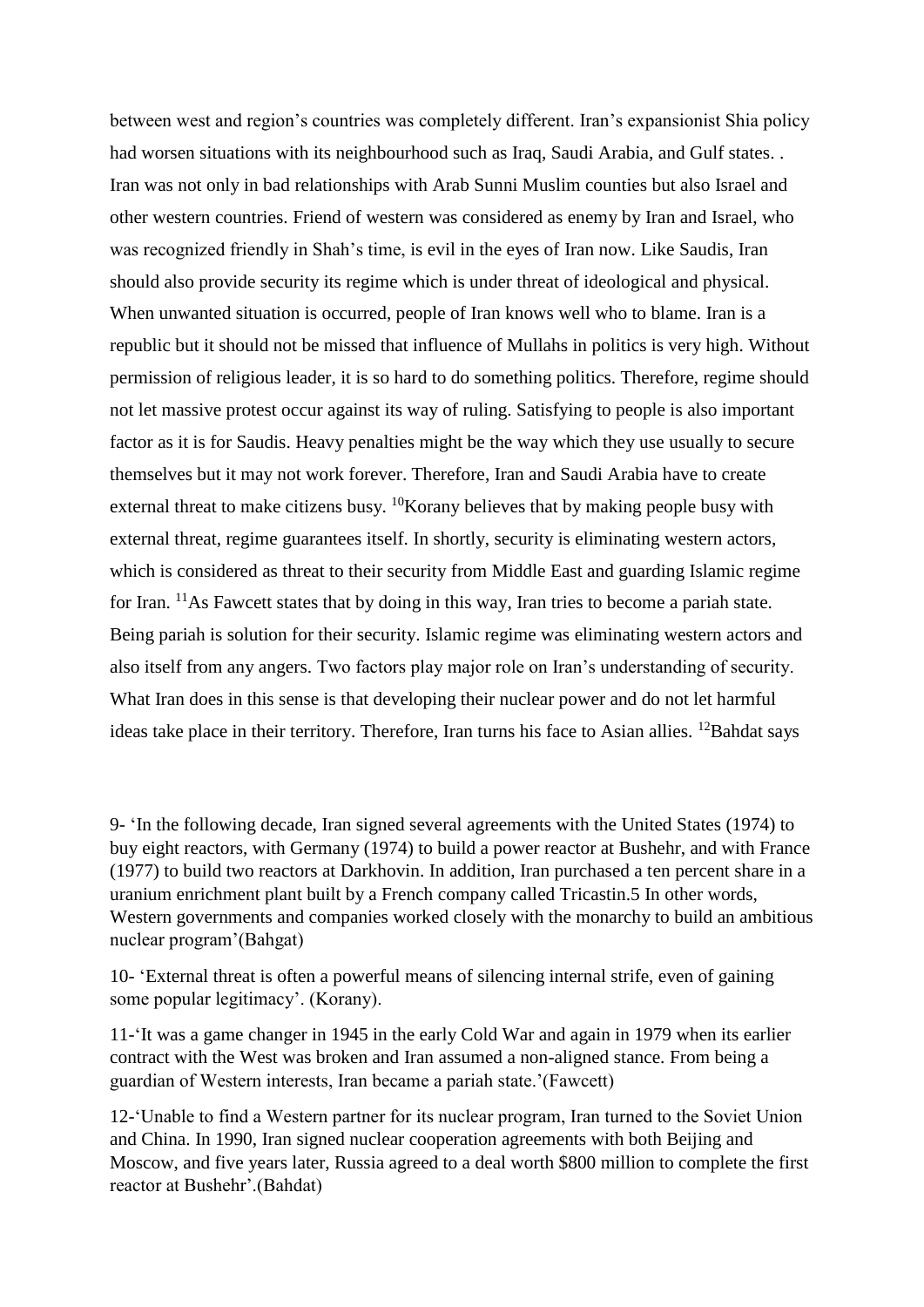that Iran turned its face to Asian countries and shape its policy according to it. In shortly, it can be said that there are similarities in understanding of security between Saudi Arabia and Iran in terms of guarding the security but the method they use is different. With these respective, what Iran does to secure itself is like being self-sufficiency against these western actors in external solution. Iran's harsh policy towards citizens is internal security solution.

Israel has very different understanding of security in the Middle East than Saudi Arabia and Iran has. Israel was not threated by ideological way like these two were threated. Because of being unwanted state in the region, cooperation between Israelis citizens was too high. Therefore Israel was not concerning internal security issue. From the first day of establishment of Israel to end of  $20<sup>th</sup>$  century, Israel is not welcomed by most Arab states. Palestine, Saudi Arabia, Syria and Egypt was one of important states who were not welcome Israel. Israel took care of mostly external enemies to secure its border and citizens. Dealing with these states and eliminating their power was understanding of security for Israel. In order to do it, Israel was not enough by itself. Its western allies and USA were playing key factor in this issue. <sup>13</sup>Moller emphasised how strong relationship they have in his work and he says that Israel is strategic partner in the region. United state was provider of security for Israel as it was for Saudis too. However this time, such help is not related with the natural resources which Israel has. It is directly related with being strategic ally. Israel is the door which opens the Middle East to United State. When relationships goes bad with other Arab states, Israel should stay there for United State to make intervention to Middle East.

As it is known that Israel relationships with region's countries are problematic. Main reasons behind is that Israel is being unwanted state. Firstly, relationship between Palestine was terrible because of occupation of land. Systematic settlement of Jews to this region was not pleasant by host of region. It was the most important trigger for conflict between Palestinians and Jews. Secondly, Israel is dependent state of drinkable water and fertile land for agriculture. In order to provide these needs, Israel had occupied the Syria's Golan Heights

13-'The United States has all along been far from impartial, but a staunch supporter of Israel, not least because of ideological affinity. As the region's main military power, Israel will also continue to play an important strategic role for the United States'. (Moller)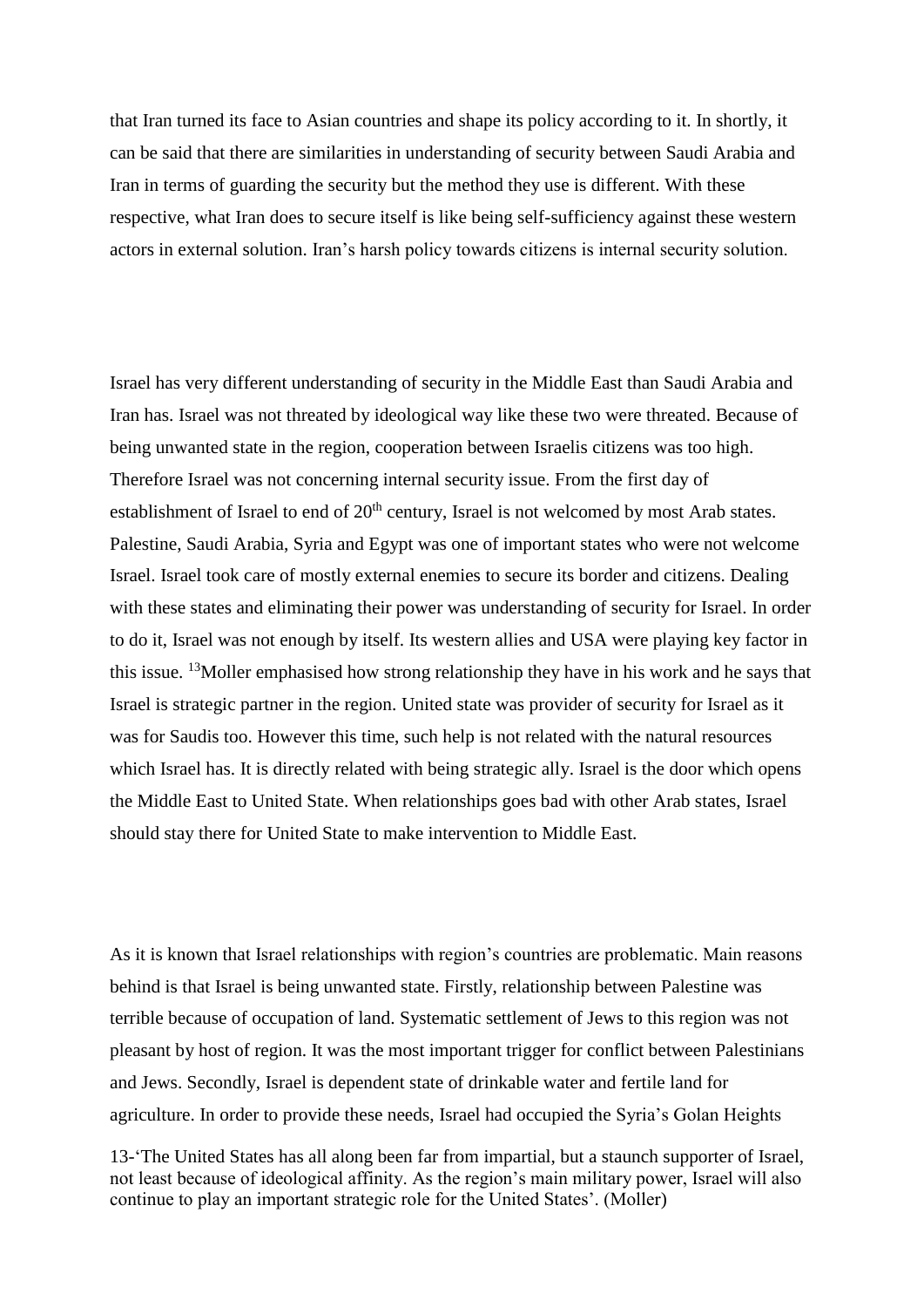after the six days war between Israel and Arab states. Therefore, as it was before, relationship with Syria is not good. Thirdly, occupying Sinai Peninsula which was belong to Egypt was another reason which breaks relationship with its neighbours after six days war. Israel's policy of occupations was increasing the tension in the region. <sup>14</sup>As Barnett states that it is huge defeat for Arabs and political structure of Arab states has changed dramatically. Not being able to stop Israel's actions was empowering the burning fire in the region. Therefore, surviving in region was required strong military capacity for Israel. Having strong relationship western allies and USA is key factor to secure Israel, which does its best to keep relationship good. In that sense, power means security and it legitimizes state's action. Being backed by powerful state legitimizes Israel actions in the region. However, when the power is shifted from Israel's powerful allies to the opposite side, what may secure and legitimize Israel action is unknown.

Lately, Israel has changes its security policies. Israel military power was considered as solution for security in the region. With this change, Israel aims to do it in peaceful ways. Therefore Israel has started peace progress with Palestine and Jordan in the beginning of

14- The June war delivered a defeat that only millennialists would have predicted—in six days Israel captured Jerusalem and the West Bank from Jordan, the Sinai from Egypt, and the Golan Heights from Syria. The residues of the defeat, many of which would become clearer and more dramatic with time, were public, undeniable, and touched nearly all who were in any way associated with it. Even before the war had formally ended on June 10, Nasser announced his resignation and took full responsibility. But he returned to power after throngs of Egyptians coaxed him back, unwilling to have the Israelis claim another casualty of the war. Yet there was no hiding his devastation. "I can't forget what I went through during the first few days after the war in June," Nasser would later recall. "There is no doubt that what happened in 1967 has affected us all psychologically, morally, and materially." (Barnett)

15- As Israelis, Palestinians and Jordanians attempt to implement their historic September 1993 Declaration of Principles, it is imperative to anticipate the risks and threats that lie ahead and to consider how to safeguard prospective peace agreements against future challenges. Above all, there is a need to insulate the peace process from the destabilising turbulence and upheaval evident elsewhere in the Middle East. This can best be achieved by constructing cooperative security structures that are capable of pre-empting tensions, managing crises and absorbing pressures generated by changes in the strategic environment. These security structures must also address specific issues, such as the proliferation of nonconventional weapons, that can have a major impact on the peace process.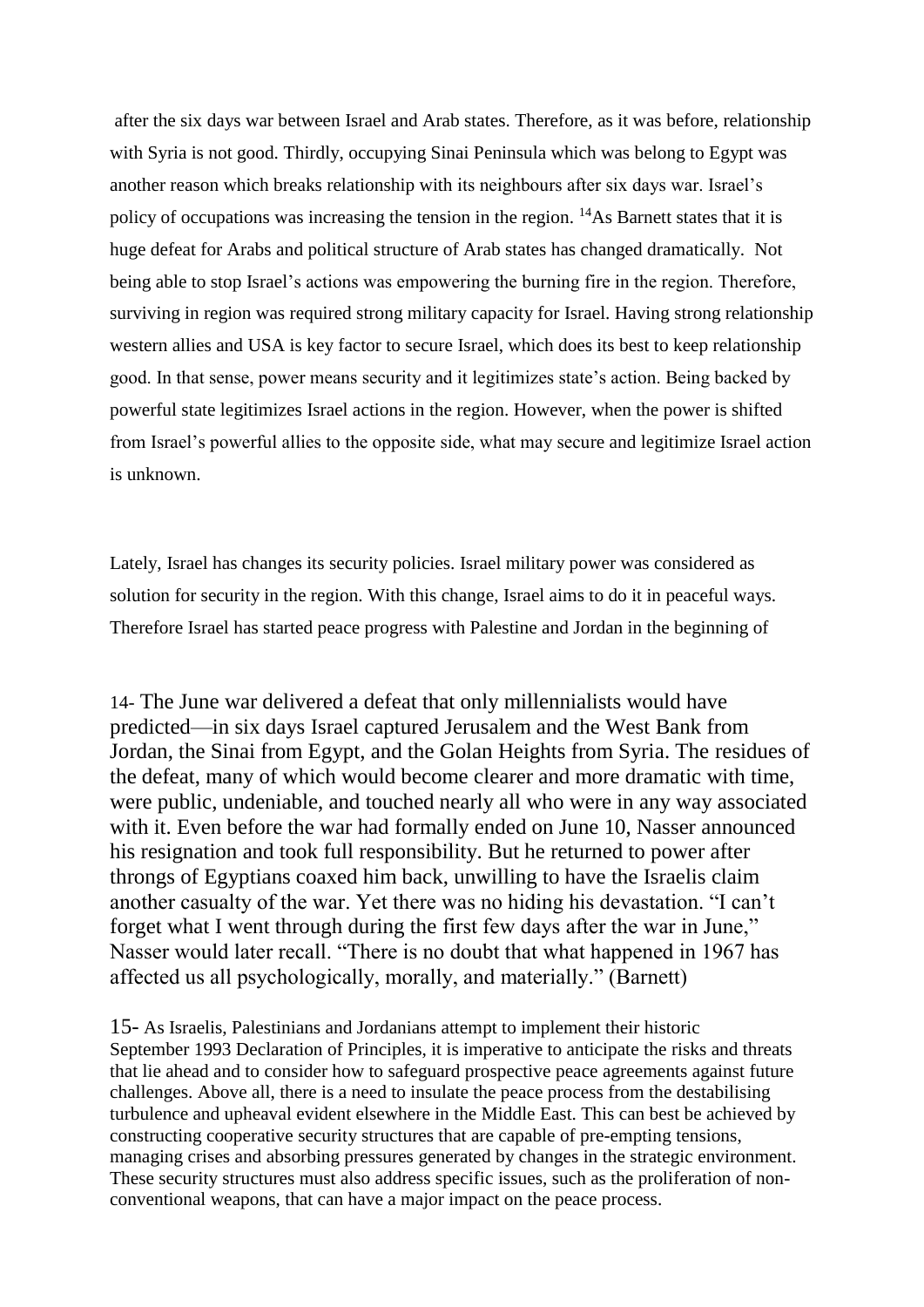1990s. <sup>15</sup>As Efraim Karsh and Yezid Sayigh had emphasized in their article that Declaration of Principle was important step in this progress. This can best be achieved by constructing cooperative security structures that are capable of pre-empting tensions, managing crises and absorbing pressures generated by changes in the strategic environment.

To conclude, Iran and Saudi Arabia's security understanding is more or less same in terms of guarding and protecting their regime. However the way they use is different. While Iran, after revolution, aims to eliminate the western actors in the region, Saudi Arabia gets help of these actors in the Middle East and sectarian conflict between these states is also main security problem in the region. Iran and Saudi's competition is not only felt by themselves but also region's countries too. For instance Iraq, Jordan, Syria. On the other hand, Israel has different understanding of security in the Middle East. Surviving and fighting against Arab states which don't welcome the Israel in the region, is main concern of Israel. In order to secure itself, Israel also gets help from Western partners like Saudis. Difference between these help is that Saudi's huge amount of oil reserve is desired by these states but Israel is considered as strategic ally, which opens Middle East door to those state. Every state in the region behaves according to their interest and when these interest are clashed to each other, conflict starts and restlessness never leave the region.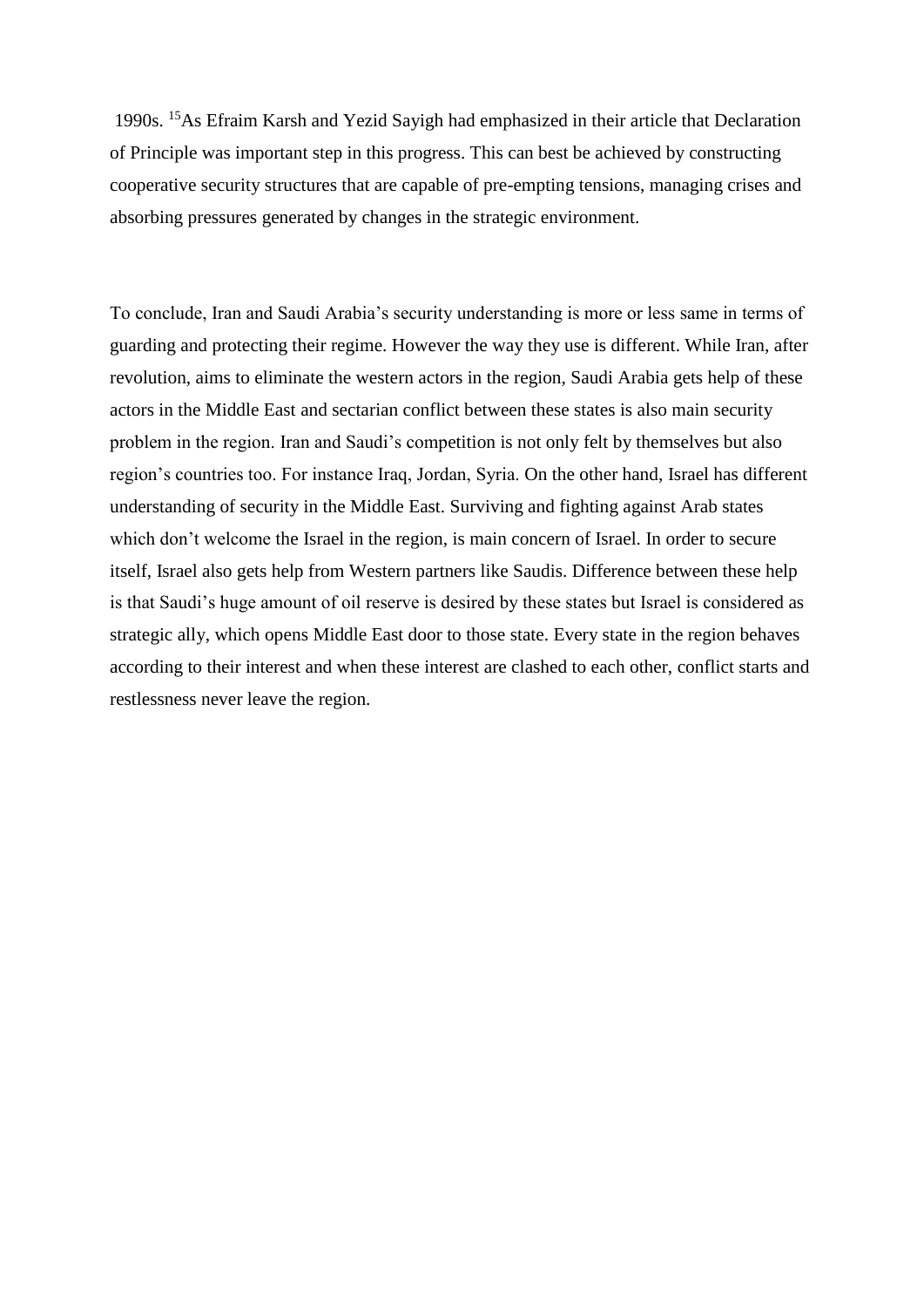#### **Bibliography**

Jacoby, Tami Amanda, and Brent Sasley, eds. (2002) Redefining security in the Middle East. Manchester: Manchester University Press, Page-(26)

Al Tamamy, S. M. (2012). "Saudi Arabia and the Arab Spring: Opportunities and challenges of

security". Journal of Arabian Studies, 2(2), Page-145

\*Korany, B., Noble, P. and Brynen, R. eds. (1993) The Many Faces of National Security in the Arab World. London: Macmillan. Page-40

\*Korany, B., Noble, P. and Brynen, R. eds. (1993) The Many Faces of National Security in the Arab World. London: Macmillan. Page-38

\*Fawcett, L. (ed) (2016). International relations of the Middle East. Oxford University Press.

Blanchar,M (2017). Saudi Arabia: Background and U.S. Relations. CreateSpace Independent Publishing Platform. Page-30

\*Korany, B., Noble, P. and Brynen, R. eds. (1993) The Many Faces of National Security in the Arab World. London: Macmillan. Page-282

\*Korany, B., Noble, P. and Brynen, R. eds. (1993) The Many Faces of National Security in the Arab World. London: Macmillan. Page-226

\*Korany, B., Noble, P. and Brynen, R. eds. (1993) The Many Faces of National Security in the Arab World. London: Macmillan. Page-35

Bahgat, G. (2006). "Nuclear proliferation: The Islamic Republic of Iran." Iranian Studies 39(3): Page 308,309